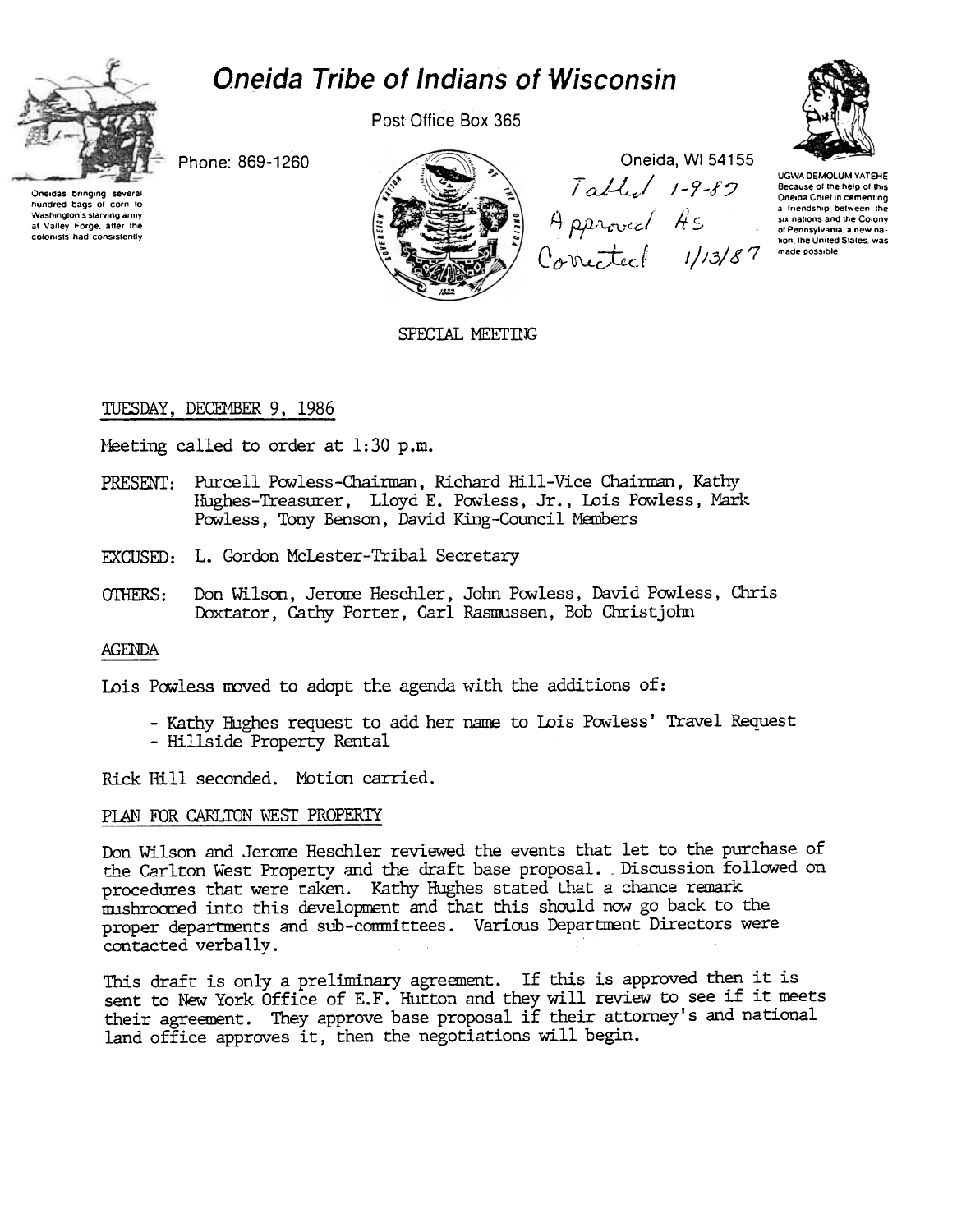ONEIDA TRIBE OF INDIANS OF WISCONSTN DECEMBER 9, 1986 Page 2

## PLAN FOR CARLTON WEST PROPERTY (Continued)

Mark Powless moved to approve the following draft to be sent:

"This letter shall constitute a base proposal for the occupancy by E.F. Hutton & Company of a portion of a new office building to be constructed by the Oneida Tribe of Indians of Wisconsin on the corner of Hinkle Road and West Mason Street in the City of Green Bay. The base would include the following:

- 1) Leasable space: 6,000-8,000 square feet with an expansion option on the top floor.
- 2) Lease Term: 5 years, with two 5 year options
- 3) Improvement Allowance: From ceiling down at a price to be negotiated
- 4) Parking: Staff parking and identified customer parking.
- 5) Signage: E.F. Hutton roof sign
- 6) Building Name: "E.F. Hutton Professional Center"
- 7) Planning  $\&$  Management: An active role in the planning, construction and management of the building by hutton representatives
- 8) Lease Rate: To Be Determined
- 9) Occupancy: July 31, 1987
- 10) Rent allowance: 90 days free rent.

It is our hope that this base proposal will lead us to the finalization of a firm development agreement through which we both may profit from this exciting venture."

Kathy Hughes seconded the motion. Lois Powless abstained. Motion carried.

#### WOLF EXHIBIT

Dave King moved to approve the request from the Oneida Nation Museum for the 1987 Wolf Exhibit Budget at the Neville Museum contingent upon funding through Finance & Appropriations. Mark Powless seconded. Upon review of the budget, Lois Powless moved to table until Bob Smith could be here to answer questions. Kathy Hughes seconded. Lois, Kathy, Tony, Sonny for. Mark, Lloyd, Rick against. Motion carried.

#### COMMUNITY OUTREACH REQUEST

Rick Hill moved to approve the request that the Oneida Tribe provide office space for Community Outreach for the year July 1,  $1987$  - June 30,  $1988$ . Tony Benson seconded. Mark Powless abstained. Motion carried.

## PLANNING TEAMS - Don Wilson

It was requested to defer this until 2:30 p.m.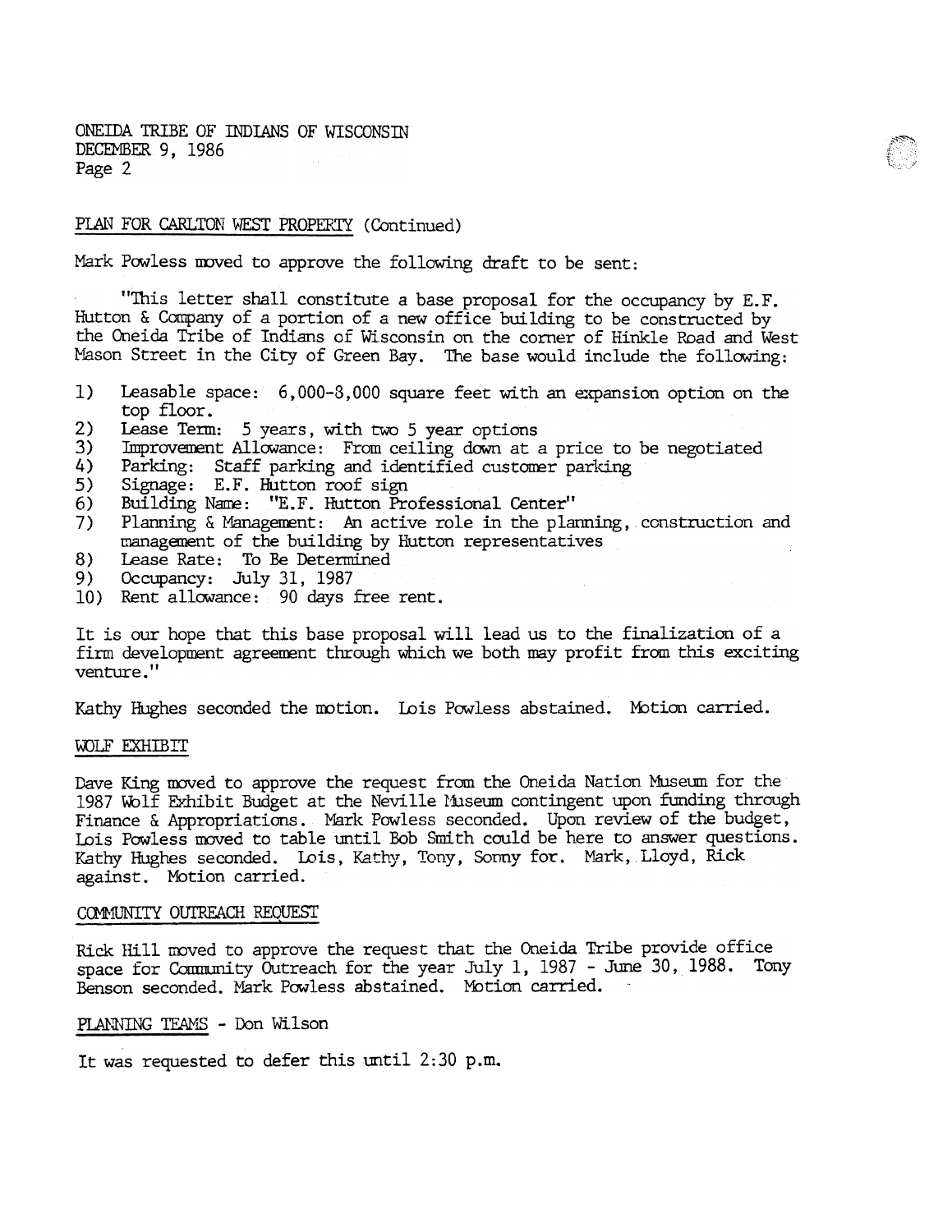ONEIDA TRIBE OF INDIANS OF WISCONSTN DECEMBER 9, 1986 Page 3

#### 'IRA VEL REQUESI'

Rick Hill moved to approve the travel request for Lois Powless and Kathy Hughes meet with Hotel Management Firm in Dallas, Texas on December 10-12, 1986. Tony Benson seconded. Kathy Hughes abstained. Motion carried.

#### VACATION REQUEST

Lloyd Powless moved to approve Lois Powless' vacation request for December 29, 30, 31 1986 and January 2, 1987. Rick Hill seconded. Motion carried.

### NEWS RELEASE (INFORMATION)

The Committee reviewed the news release of December 8, 1986 regarding the Oneida Tribe, Paul's Pantry and St. Patrick's Pantry in Green Bay receiving a donation from Coor's Brewing Company and Kay's Distribution of Green Bay for Christmas baskets for the needy. These will be presented by Jerry Orcholski of Coors, Donna Kolocheski and Ken Donarski of Kay's Distributing. The Tribe will add \$1,500 to the Coors money for distribution of baskets on the Reservation.

#### HEALTH BOARD MINUTES

Lois Powless moved to approve the Health Board minutes of November 10, 1986. Dave King seconded. Motion carried.

#### PROMOTIONS - INFORMATION

The Committee reviewed the following promotions:

- 1) Kathy King was recommended for promotion to Manager of Social Services
- 2) William Gollnick has been recommended for promotion to Manager of Education and Training

#### HILLSIDE PROPERTY SELECTION - Chris Doxtator

After discussion on the process for selection of applicants for rental property, Mark Powless moved to approve the recommendation of the Land Committee of the following:

1st Choice - Winnifred Thomas 2nd Choice -Ronald and Betsy John 3rd Choice - Gerald and Brenda Doxtator

Lloyd Powless seconded. Dave King abstained. Motion carried.

 $\mathcal{G}(\mathcal{G})$